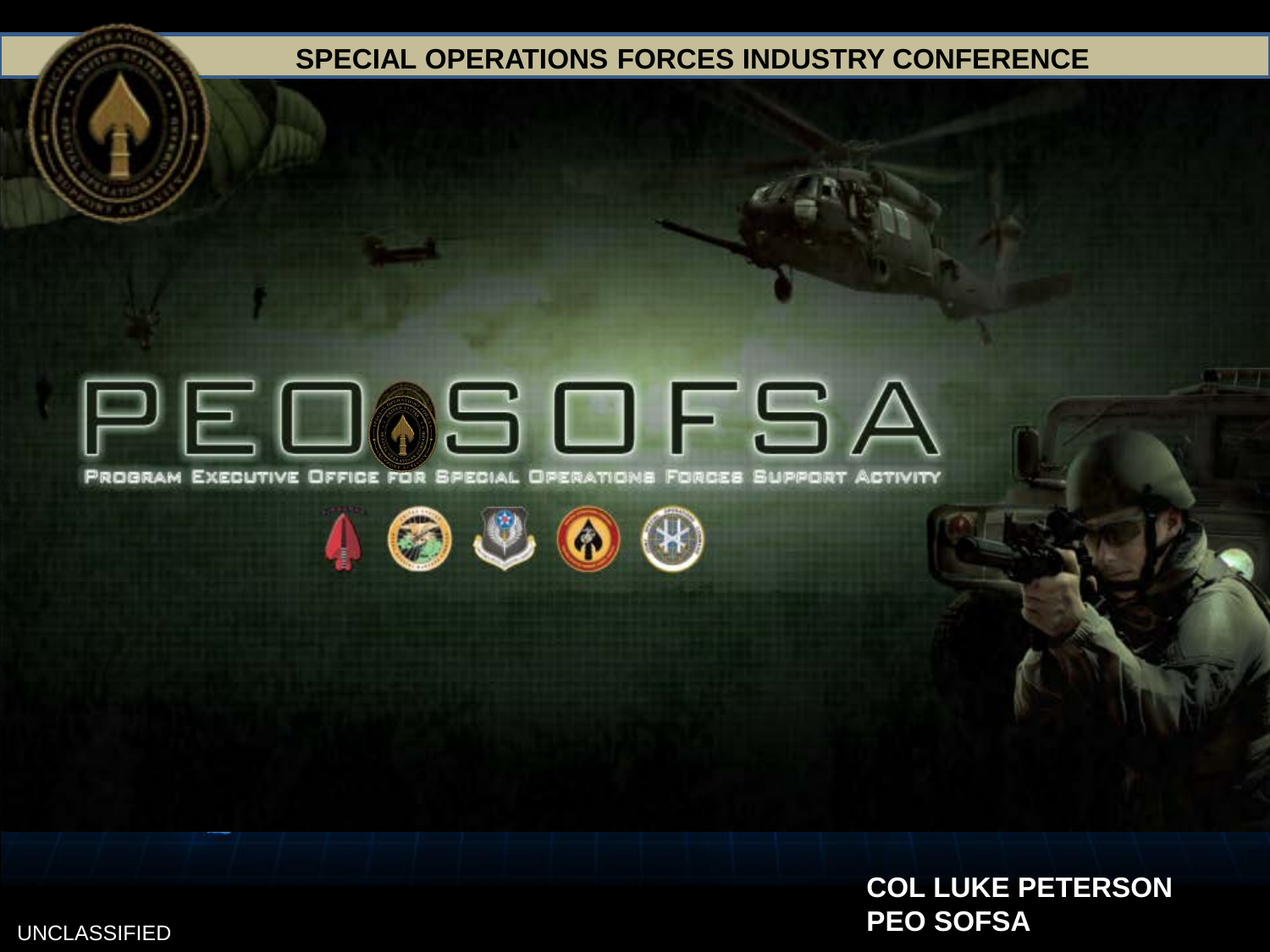

## **PEO SOFSA MISSION & VISION**

### *SHARED MISSION*

• **Provide the SOF community dedicated, rapid, sophisticated, broad, and costeffective product modifications and global logistics support services**

### *SHARED VISION*

• **To be recognized as the SOF community's leading choice for customer focused logistics support**

### *METHODOLOGY*

- **Government Owned, Contractor Operated (GOCO)-like facilities**
- **10 year, \$5B Indefinite Delivery Indefinite Quantity (IDIQ) Services contract**
- **PEO SOFSA manages and provides oversight to the SOF-CLSS contract**
- **The contractor operates the enterprise, provides the workforce and executes Task Orders in support of the global SOF Mission**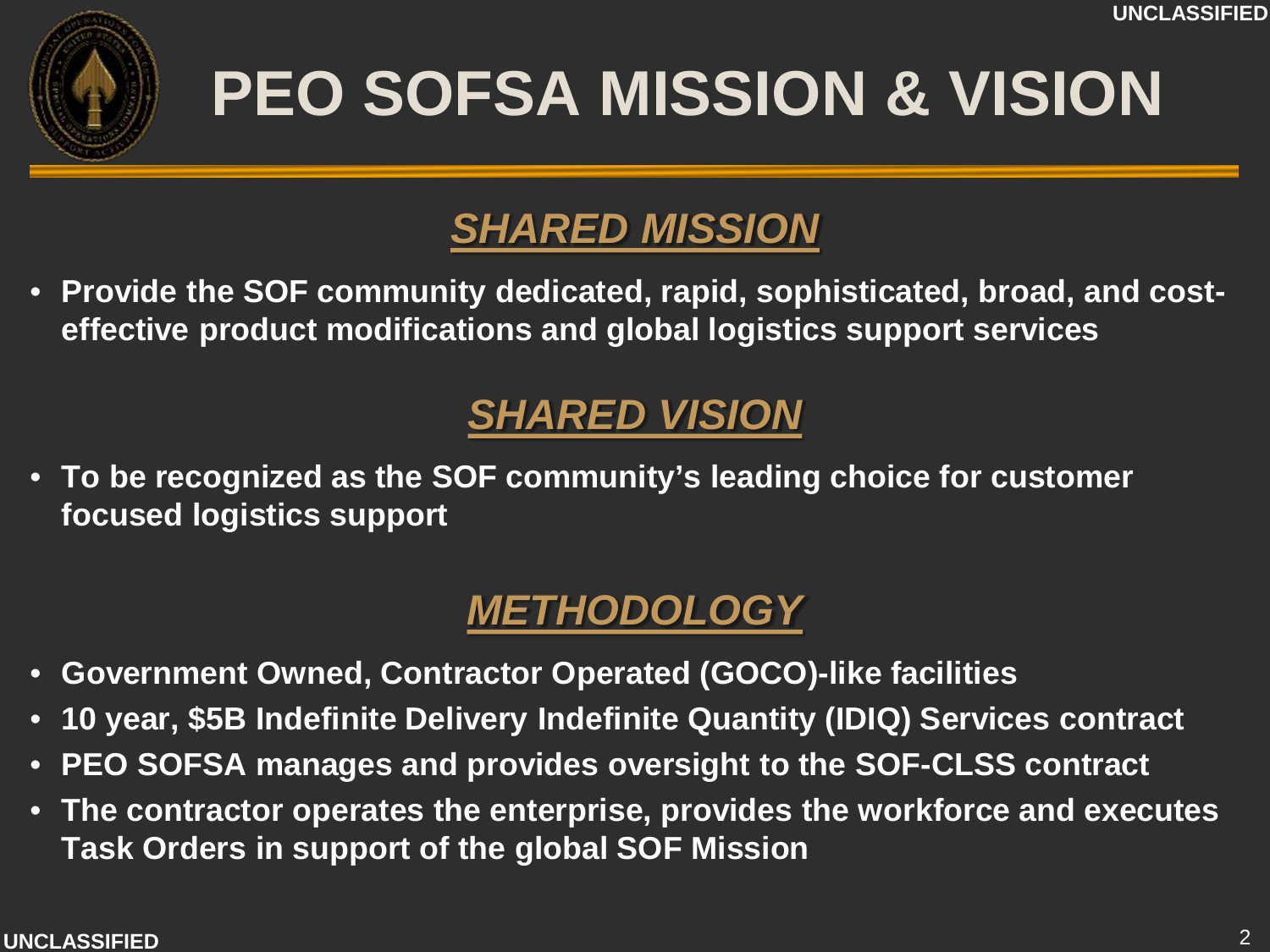**UNCLASSIFIED**



## **PEO SOFSA CORE LOGISTICS CAPABILITIES**



#### **Streamline Design & Rapid Prototyping**



#### **Production & Integration**



#### **Life Cycle Sustainment Activities**

*Logistics - "…. In its most comprehensive sense, those aspects of military operations which deal with….design and development, acquisition, storage, movement, distribution, maintenance, evacuation, and disposal of materiel…"* 

**(Joint Pub1-02, DoD Dictionary of Military and Associated Terms, 23 Mar 94 and PEO SOFSA PWS)**

#### **UNCLASSIFIED**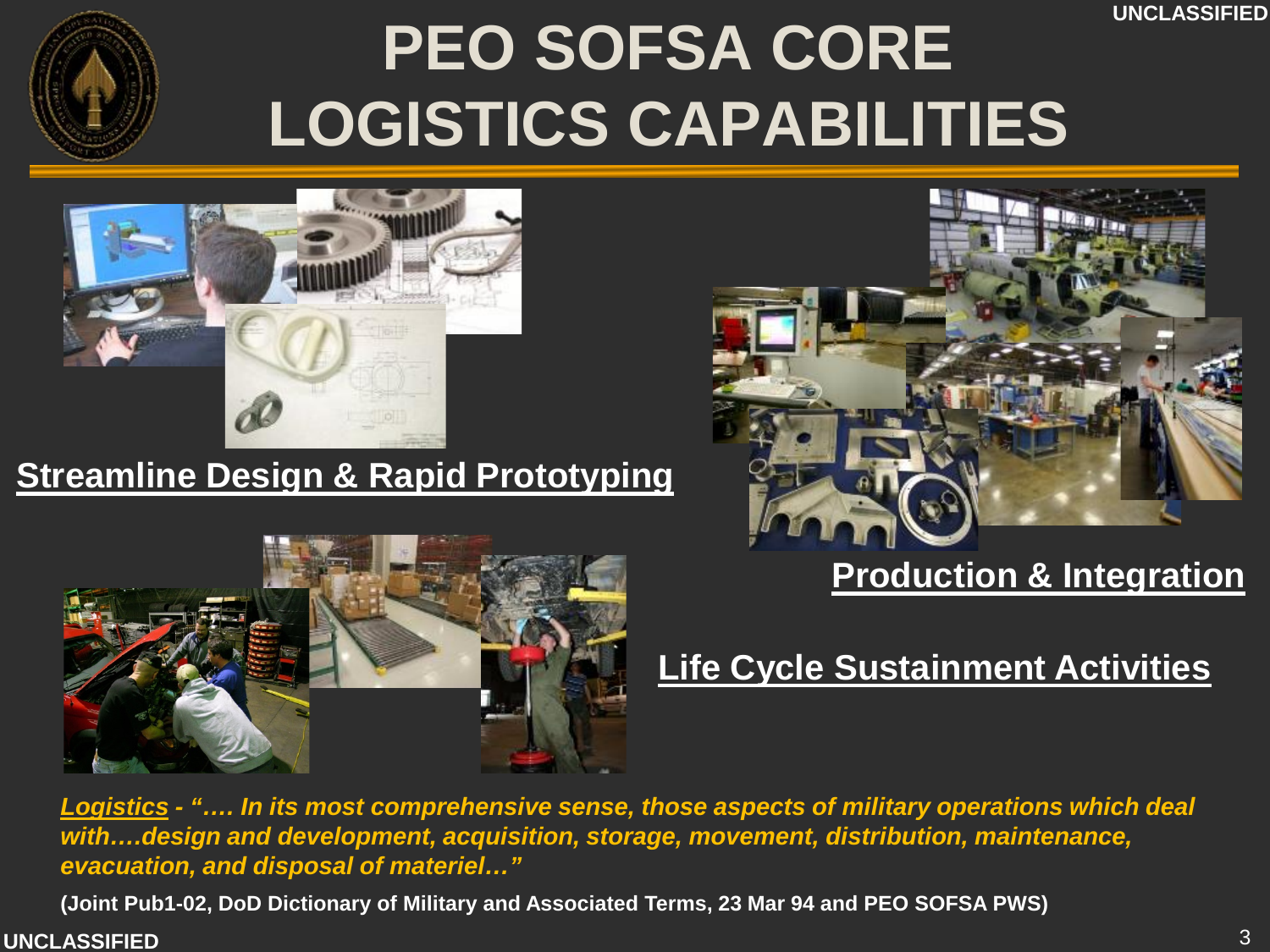**UNCLASSIFIED**



## **RESPONSIVE LOGISTICS ENTERPRISE**

- **Provide the tools & processes moving PEO SOFSA to a DoD compliant operation with expanded capabilities to support Global Logistics & Services**
	- ̶ **Stay - Responsive, Flexible and Tailorable**
	- ̶ **Create partnerships within the SOF community to improve asset accountability and auditability, while staying responsive --- a top J4 priority!**

### **! Keep Support to the Warfighter the #1 Priority!**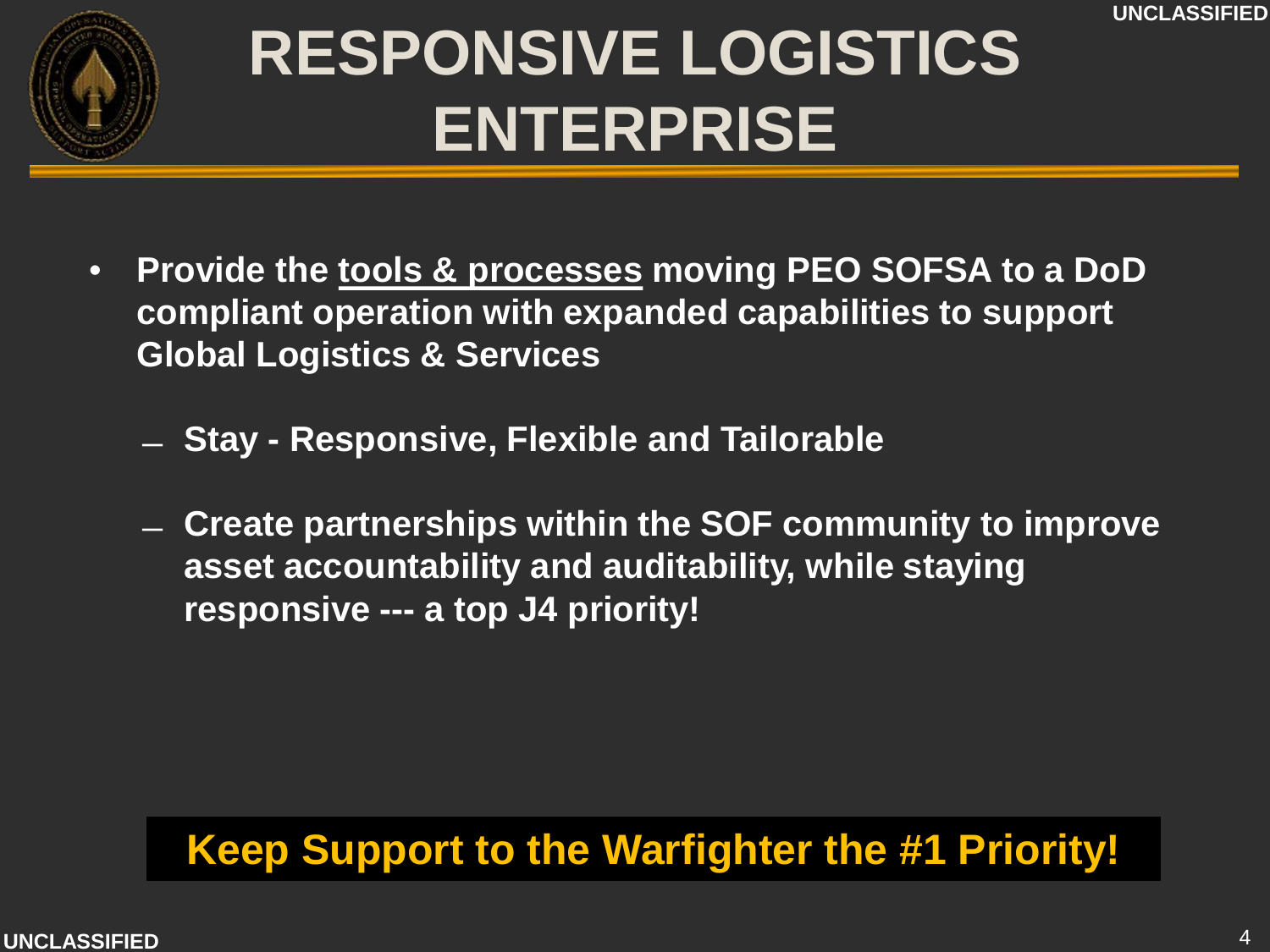**UNCLASSIFIED**



## **RESPONSIVE LOGISTICS ENTERPRISE OVERVIEW**

**PLANNING FOUNDATION OPERATIONS OPTIMIZATION**

**Phase 1**: As-is assessment of people, processes, tools & environment

**Phase 2:** Initial Operational Capability to give initial improvements through process improvements

**Phase 3:** Full **Operational** Capability to mature and evolve the capabilities from

**Phase 4: Continuous** Improvement where the RLE is an integral part of daily operations

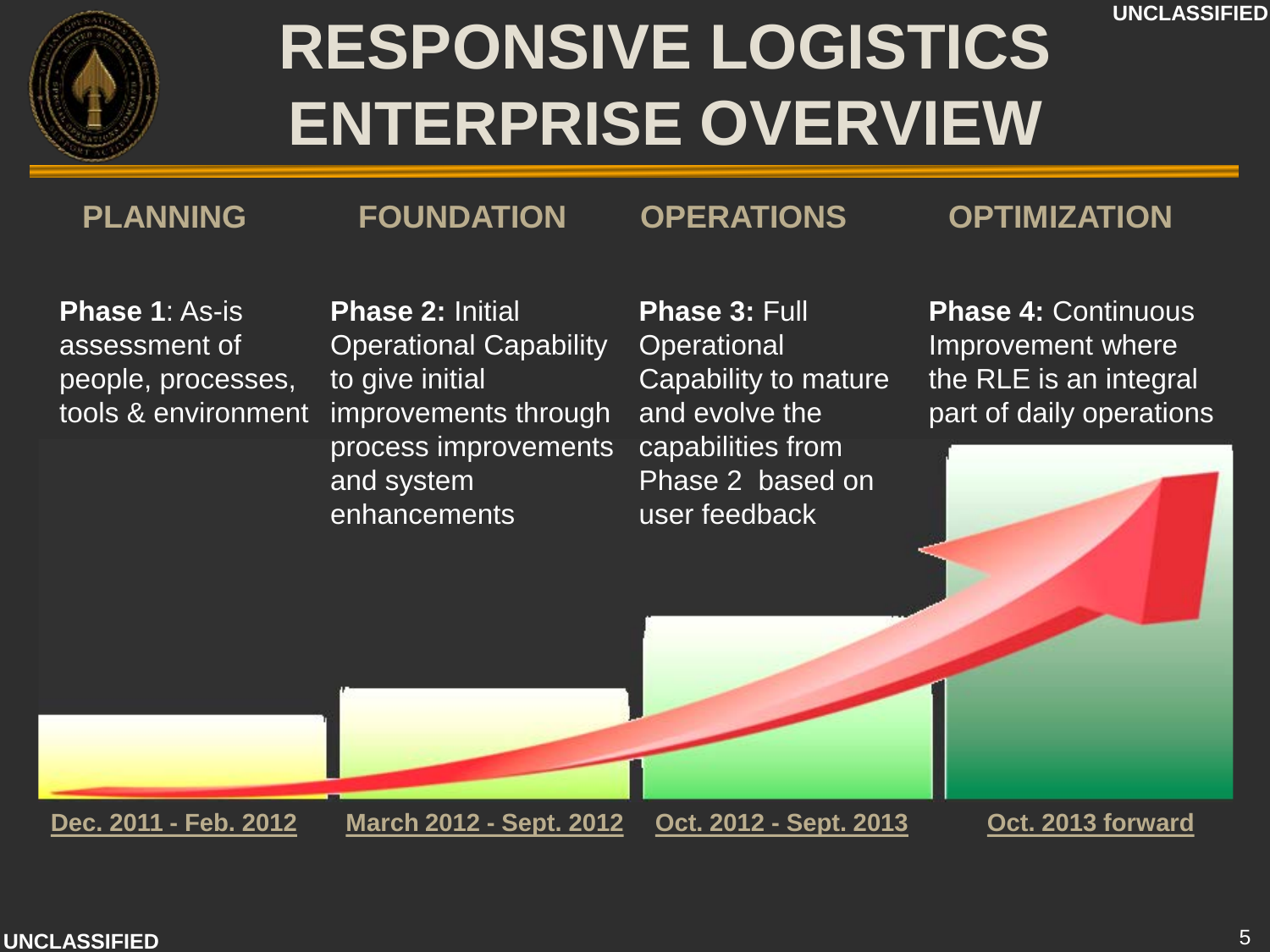

## **PEO SOFSA H9D MISSIONS AND FOOTPRINT**

- **H9D Footprint:** 
	- ̶ **Over 3,400 unique line items**
	- ̶ **Nearly 1.3M units of property**
	- ̶ **Valued in excess of \$630M**
	- ̶ **Over 300K units issued annually**
- **PEO SOFSA Collaborating with PEOs and J4 to Improve Accountability of H9D assets for the SOF community**
- **Expanding the utilization of MILSTRIP requisitioning**
- **Linking PEO SOFSA with Other H9D Supply operations – creating one repository for SOF supply/logistics information**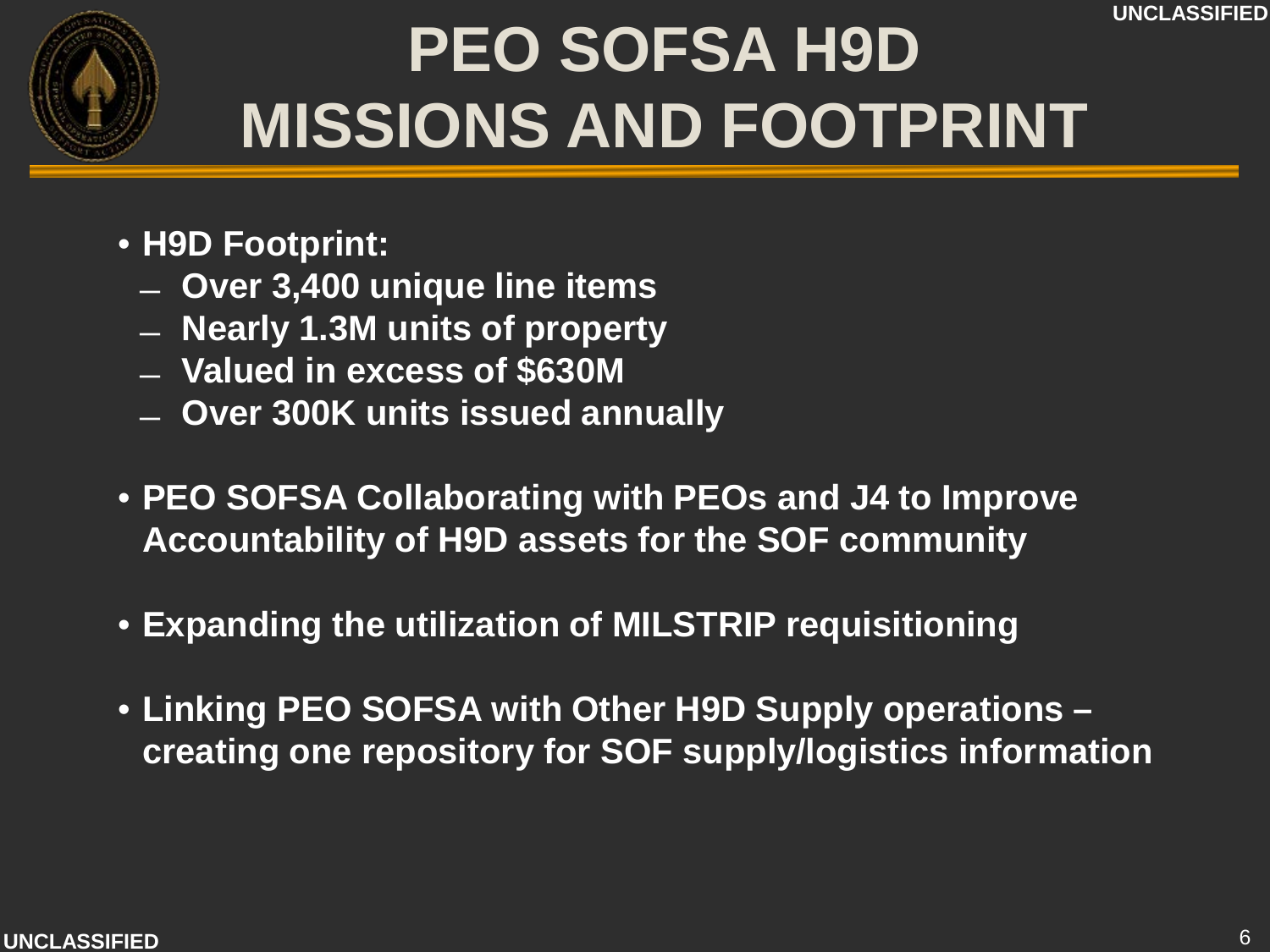



## **PEO SOFSA H9D MISSIONS AND FOOTPRINT (CON'T)**

- **Facility construction and renovation for increased capability and capacity**
- **\$47M investment in people, process, technology and facilities**
- **Implementing OSD policy for Better Buying Power (BBP) initiatives**
- **Implementing J4 policy by linking PEO SOFSA & other H9D support – creating one repository for SOF logistics information**
- **Implementing J4 policy for auditability and accountability**
- **Implementing J4 policy for Product Support Management (PSM)**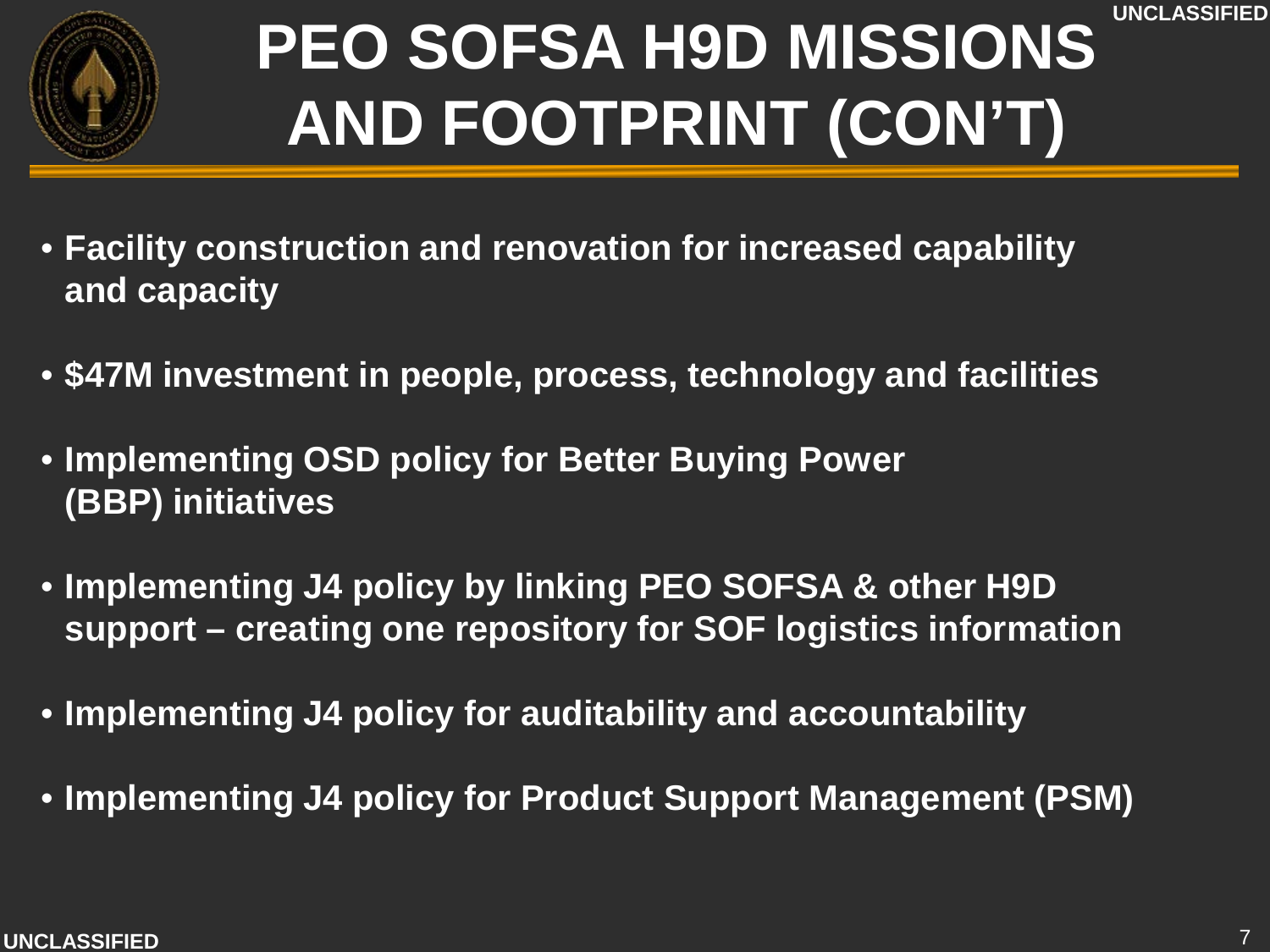

## **PEO SOFSA MANAGEMENT SUPPORT**

- **Over 25 SOCOM programs Utilizing PEO SOFSA for their H9D inventory including:**
	- ̶ **PEO SW (FOSOV, SPEAR, CAR)**
	- ̶ **PEO SR (HFTTL, JTWS)**
	- ̶ **PEO C4 (C4IAS, SOCRATES MISO)**
- **Executing Product Support Management**
	- ̶ **Combat Assault Rifle (CAR)**
- **Rapid Responsiveness**
	- ̶ **1207/1208 Support to TSOCs**
	- ̶ **Global Operation FSR's**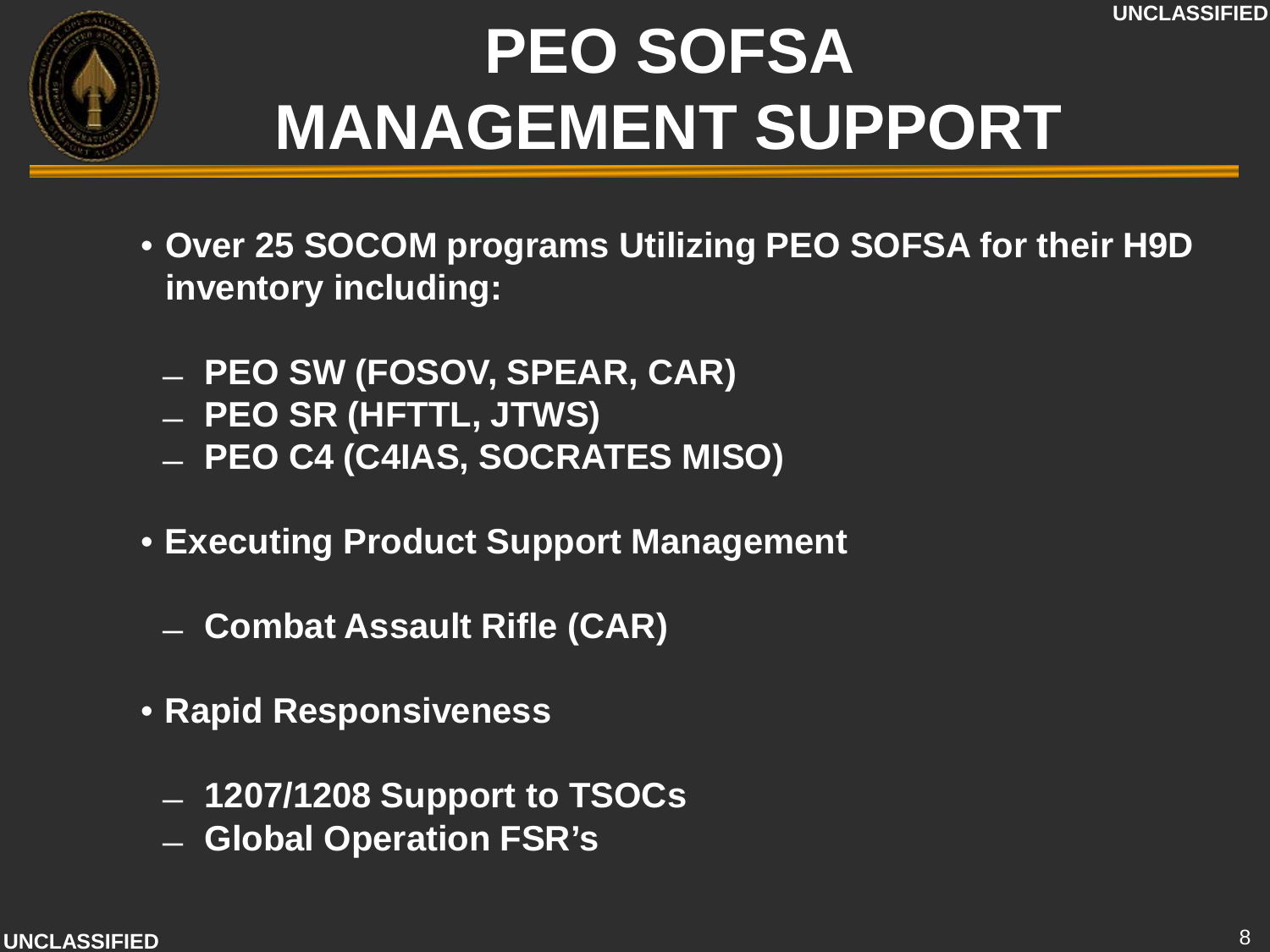## **UNCLASSIFIED H9D SUPPORT AND SERVICES PEO SOFSA EXECUTION MODEL**

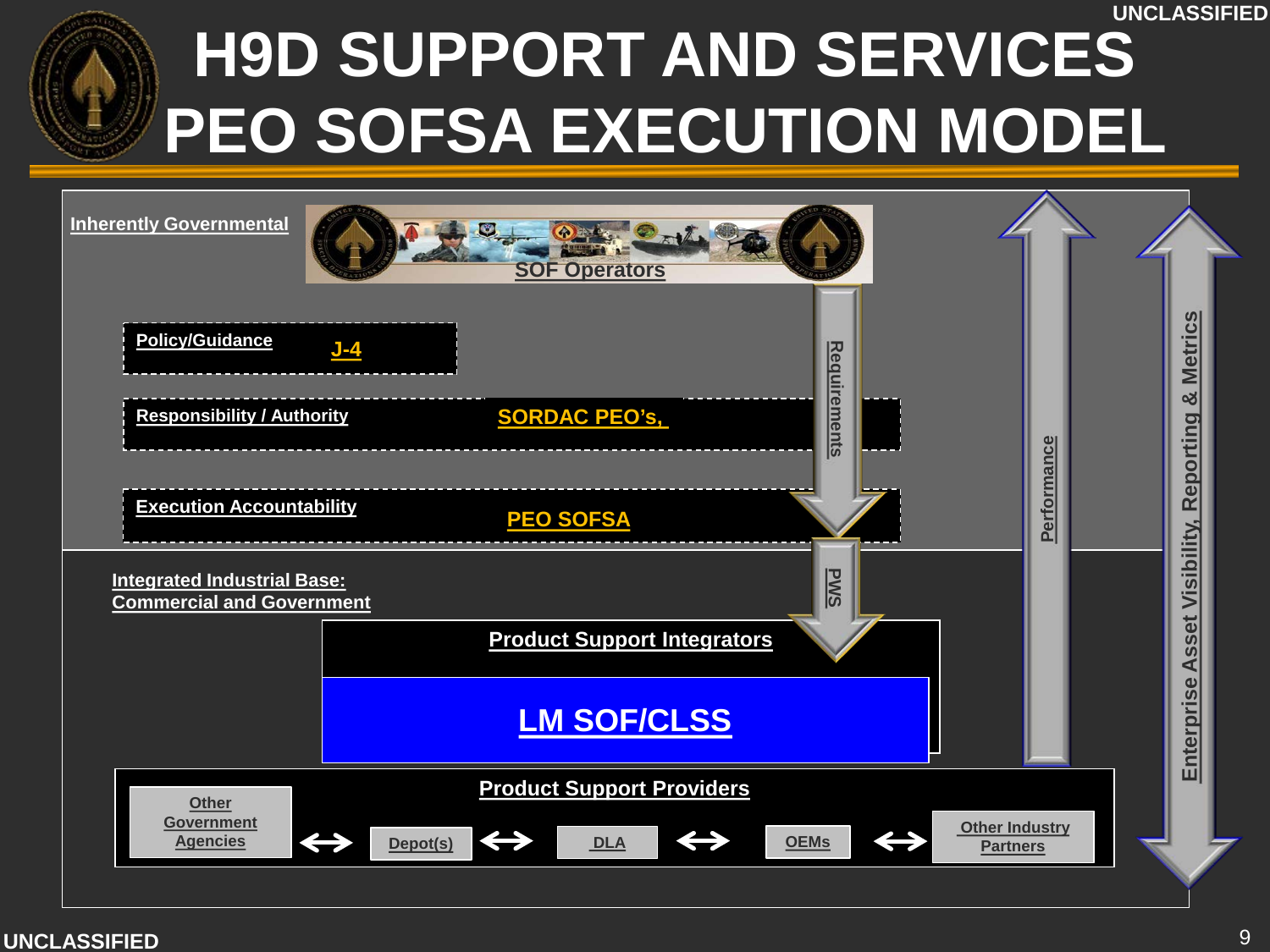# <span id="page-9-0"></span>**GLOBAL PEO SOFSA**

# **[1031 Personnel](#page-9-0)**